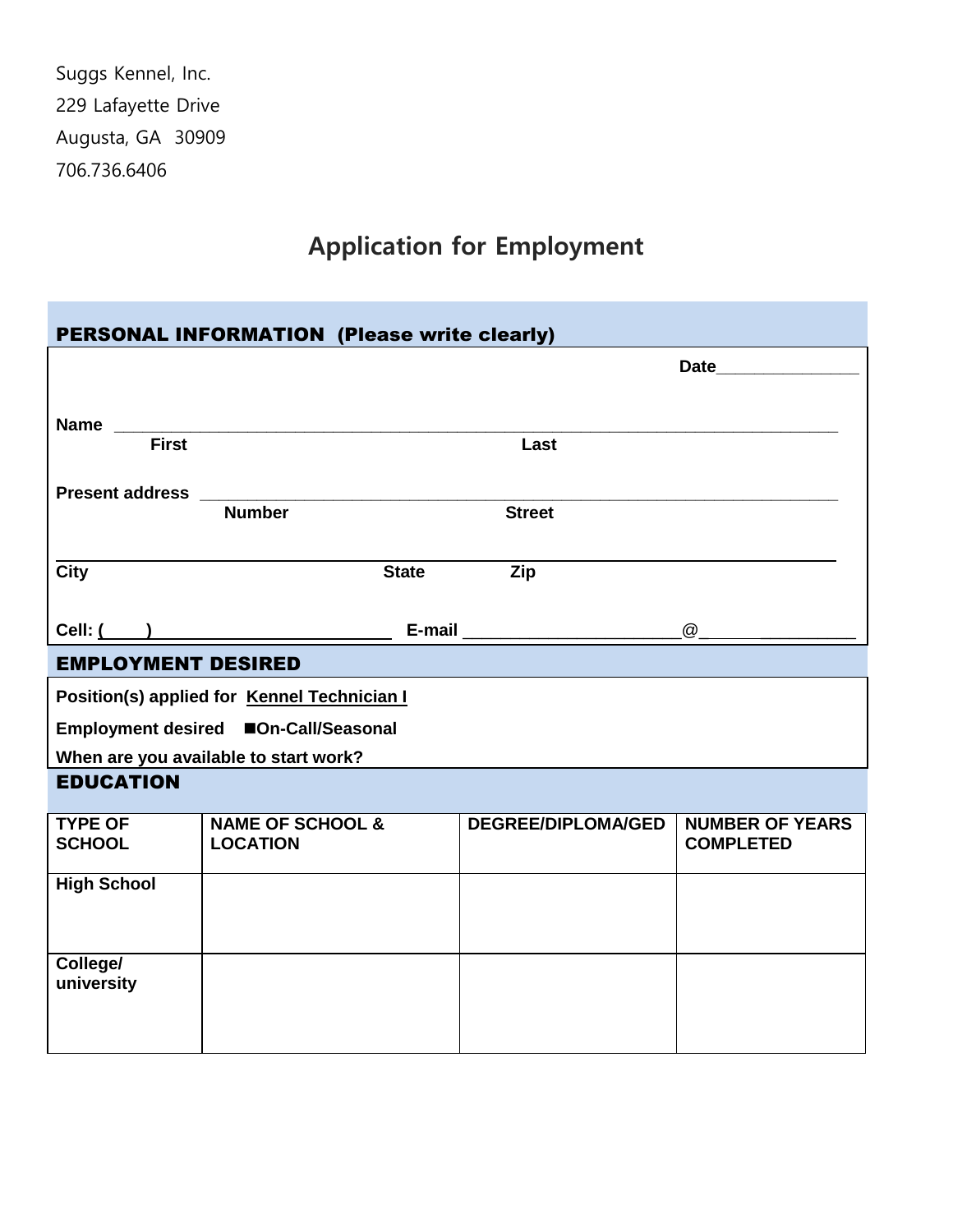## WORK EXPERIENCE

Please list your work experience for the past five years beginning with your most recent job held. If you were self-employed, give firm name.*Complete ALL information, even if attaching a Resume.*

| <b>Name of Employer</b><br><b>Address</b>                                                                                                              |               |              | Name of last<br>supervisor | <b>Employment</b><br>dates | Pay or salary |
|--------------------------------------------------------------------------------------------------------------------------------------------------------|---------------|--------------|----------------------------|----------------------------|---------------|
| City, State, Zip<br><b>Phone number</b>                                                                                                                |               |              |                            | <b>From</b>                | <b>Start</b>  |
|                                                                                                                                                        |               |              |                            | To                         | <b>Final</b>  |
| May we contact?                                                                                                                                        | $\Box$ Yes    | $\square$ No | Your last job title        |                            |               |
| Reason for leaving (be specific)                                                                                                                       |               |              |                            |                            |               |
| List the jobs you held, duties performed, skills used or learned, advancements or promotions while you<br>worked at this company.                      |               |              |                            |                            |               |
|                                                                                                                                                        |               |              |                            |                            |               |
| <b>Name of Employer</b><br><b>Address</b>                                                                                                              |               |              | Name of last<br>supervisor | <b>Employment</b><br>dates | Pay or salary |
| City, State, Zip<br><b>Phone number</b>                                                                                                                |               |              |                            | <b>From</b>                | <b>Start</b>  |
|                                                                                                                                                        |               |              |                            | To                         | <b>Final</b>  |
| May we contact?                                                                                                                                        | $\Box$ Yes    | $\square$ No | <b>Your Last Job Title</b> |                            |               |
| Reason for leaving (be specific)                                                                                                                       |               |              |                            |                            |               |
| List the jobs you held, duties performed, skills used or learned, advancements or promotions while you<br>worked at this company.                      |               |              |                            |                            |               |
|                                                                                                                                                        |               |              |                            |                            |               |
| <b>Name of Employer</b><br><b>Address</b>                                                                                                              |               |              | Name of last<br>supervisor | <b>Employment</b><br>dates | Pay or salary |
| City, State, Zip<br><b>Phone number</b>                                                                                                                |               |              |                            | <b>From</b>                | <b>Start</b>  |
|                                                                                                                                                        |               |              |                            | Т٥                         | <b>Final</b>  |
| May we contact?                                                                                                                                        | $\square$ Yes | $\square$ No |                            |                            |               |
|                                                                                                                                                        |               |              | Your last job title        |                            |               |
| Reason for leaving (be specific)                                                                                                                       |               |              |                            |                            |               |
| List the jobs you held, duties performed, skills used or learned, advancements or promotions while you<br>worked at this company.                      |               |              |                            |                            |               |
|                                                                                                                                                        |               |              |                            |                            |               |
|                                                                                                                                                        |               |              |                            | $\square$ Yes              | $\square$ No  |
| Have you ever been convicted of a felony?<br>If yes, explain number of conviction(s), nature of offense(s) leading to conviction(s), how recently such |               |              |                            |                            |               |
| offense(s) was/were committed, sentence(s) imposed, and type(s) of rehabilitation.                                                                     |               |              |                            |                            |               |
|                                                                                                                                                        |               |              |                            |                            |               |

**\_\_\_\_\_\_\_\_\_\_\_\_\_\_\_\_\_\_\_\_\_\_\_\_\_\_\_\_\_\_\_\_\_\_\_\_\_\_\_\_\_\_\_\_\_\_\_\_\_\_\_\_\_\_\_\_\_\_\_\_\_\_\_\_\_\_\_\_\_\_\_\_\_\_\_\_\_\_\_\_\_\_\_\_\_\_\_\_\_\_\_\_**